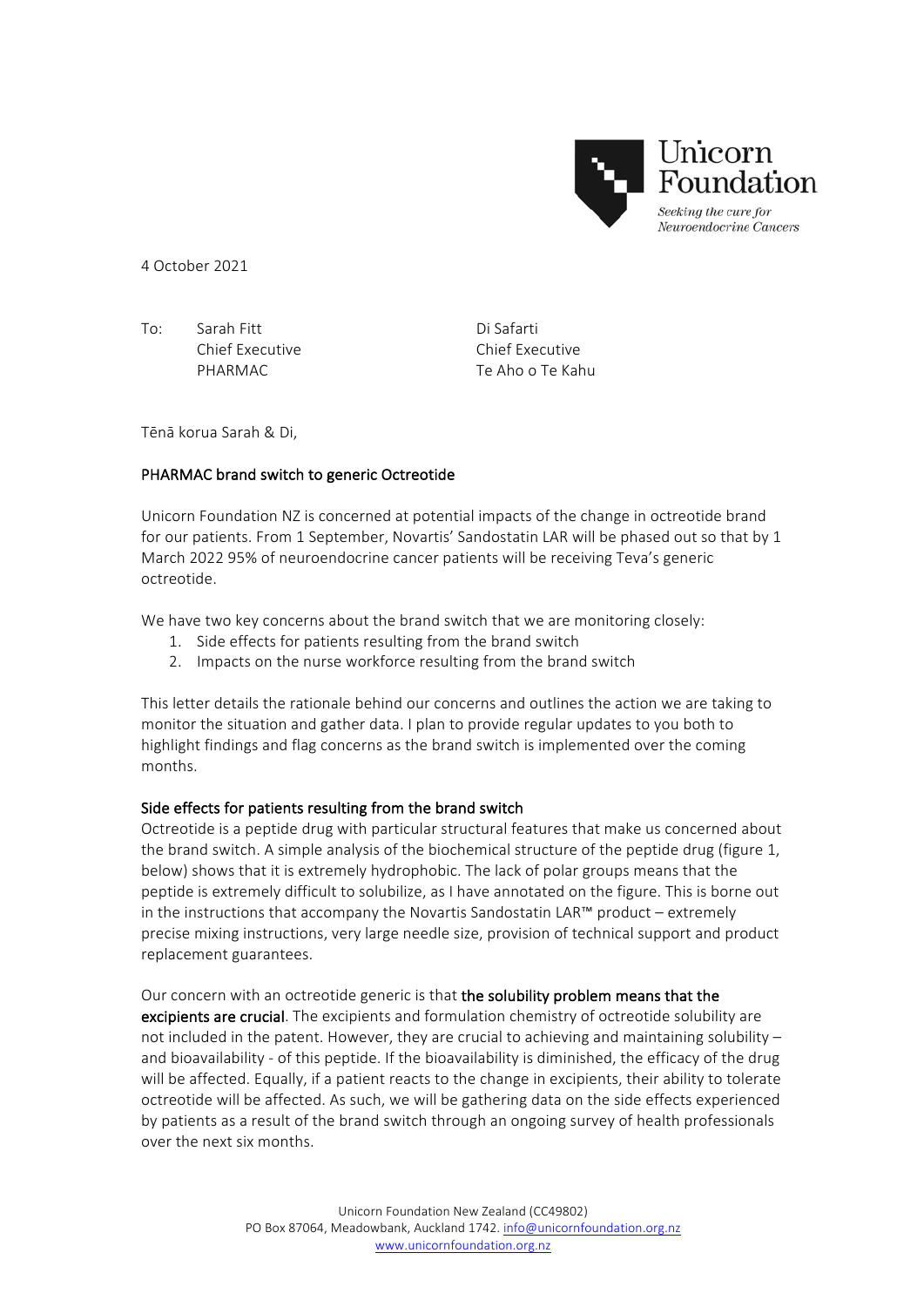We hope that our survey does not identify tolerability issues with the generic product. However, if we do see issues of concern we will engage with PHARMAC to explore the next steps. Our goal is to ensure that the neuroendocrine cancer sector (health professionals and patients) is confident and comfortable with the quality and efficacy of available treatments.



Figure 1: Structure of octreotide highlighting hydrophobicity of the peptide

## Impacts on the nurse workforce resulting from the brand switch

Unicorn Foundation NZ works extensively with nurses and health professionals to provide education around treatment and support of neuroendocrine cancer patients. We have also worked with Novartis who provide training for nurses who administer Sandostatin LAR™.

We understand that a clinical evaluation by PHARMAC of the Teva product indicated that it is substantially equivalent to the Sandostatin LAR™ product, and concluded that it will be no different for nurses to administer. This misses the point that nurses are deeply uncomfortable administering such a challenging injection without additional training and support. Equally, patients are alarmed when an untrained nurse arrives to give the injection, and they will ask for an experienced nurse instead.

We are alarmed at the lack of provision in the generic supply arrangements for ongoing nurse education and support to ensure this crucial medicine is administered as effectively as possible. Our concern has led to us launching a nurse survey to collect information about the brand switch and any issues that are encountered in administration of the generic product. The survey will go out to all nurses on our database, and the purpose of the survey is to record: